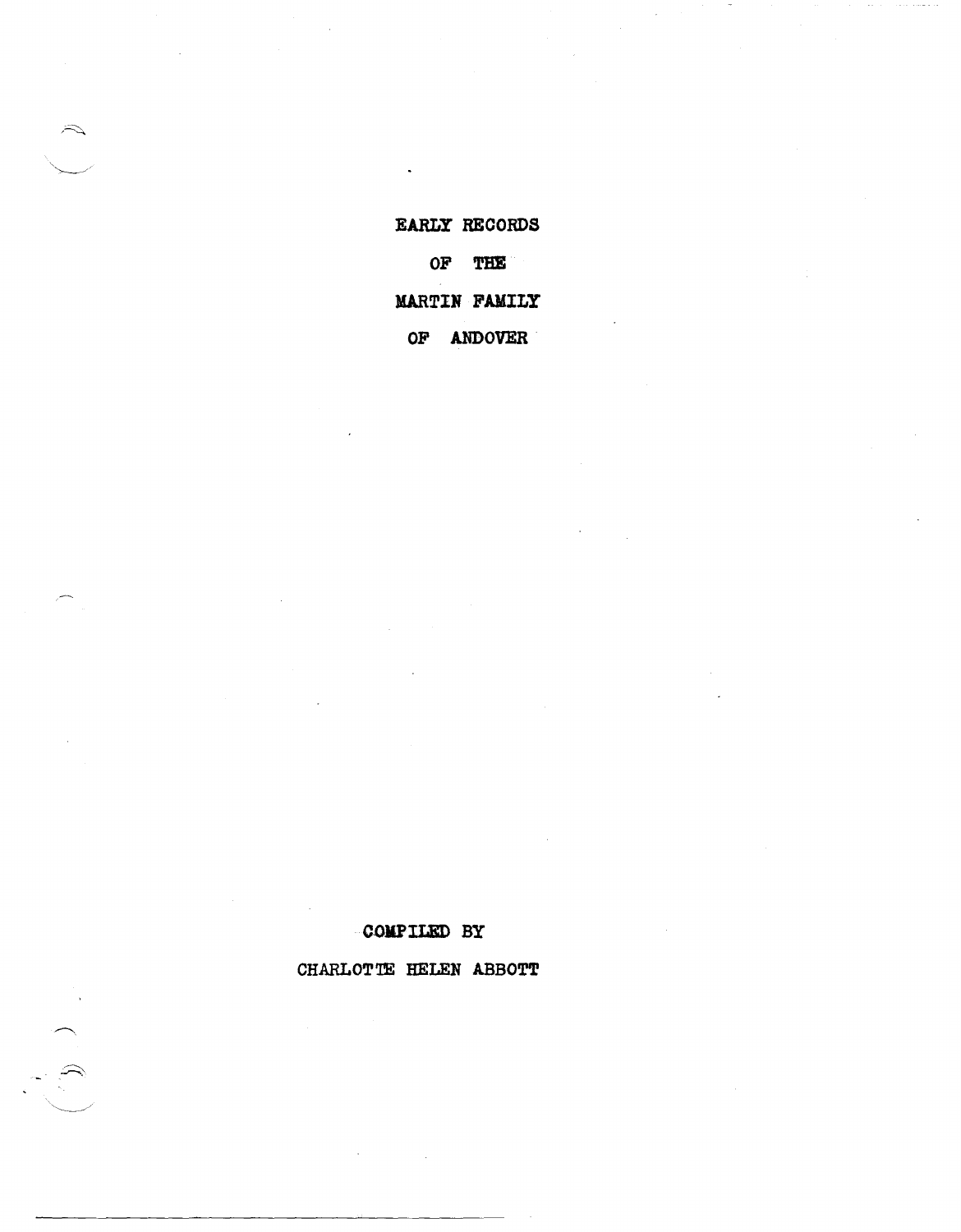#### The MARTIN FAMILY

*ot* ANDOVER-

## ( See Babson's GLOUCESTER)

In 1635, Solomon Martin, age 16, a ship carpenter by trade, arrived in Gloucester. He married on March 21,1643, Mary Pindar, daughter of Henry Pindar of Ipswich and his wife Mary. Mary was a year younger than Solomon, being born 1620. She died on Feb.9,1648 and on Jan.18,1649. Solomon married widow Alice Varnum *ot* Ipswich.

In 1651 Solomon sold his Gloucester estate and in 1652 she sold the Ipswich property *ot* her late husband, Ralph Varnum, and they came to Andover, putting their money jointly into a tarm here- evidently in the Farnham District, the grant *ot* Thomas Varnum and his brothers.

Solomon disappeared in 1662 • He may have gone to sea and was lostor it may be that widow Alice had an uncertain disposition, as Ralph Varnum also seems to have lived apart from her.

Mass. Archives, Vol.CXII, page 202 tells of <sup>S</sup>am's absence from the country six or seven years, and states that his property 1s going to decay, which indicates that he was in Andover tor only 4 years.

The children of Solomon(1) Martin and his 1st wife, Mary, were:- $S_{mm}^{max}$ g<sub>1(2)</sub>, b.Aprii<sup>16</sup>, <sup>1645</sup> in *w*loucester; m.Abigail worton, March 30,

> 1676; she was daughter *ot* George Norton *ot* Salem and wife, Mary, b. 1651; d. May 15, 1739; Sam died in Andover, Nov. 16. 1696. Sam was a Corp. and Selectman,1685;Ensign,1693.

Mary (2), b. Jan.9,1648 ; no marriage record yet found. Essex Court Deeds, 30:139,1679: Thomas Farnum and wite Elizabeth, for  $\texttt{I}$  40, sell to Sam Martin, a house and home lot, West on John Stevens and East on Sam's first land.(The Stevens homestead near the R.R. track back *ot* Unitarian Church.) (Francis Dane:John Bradstreet, witness.)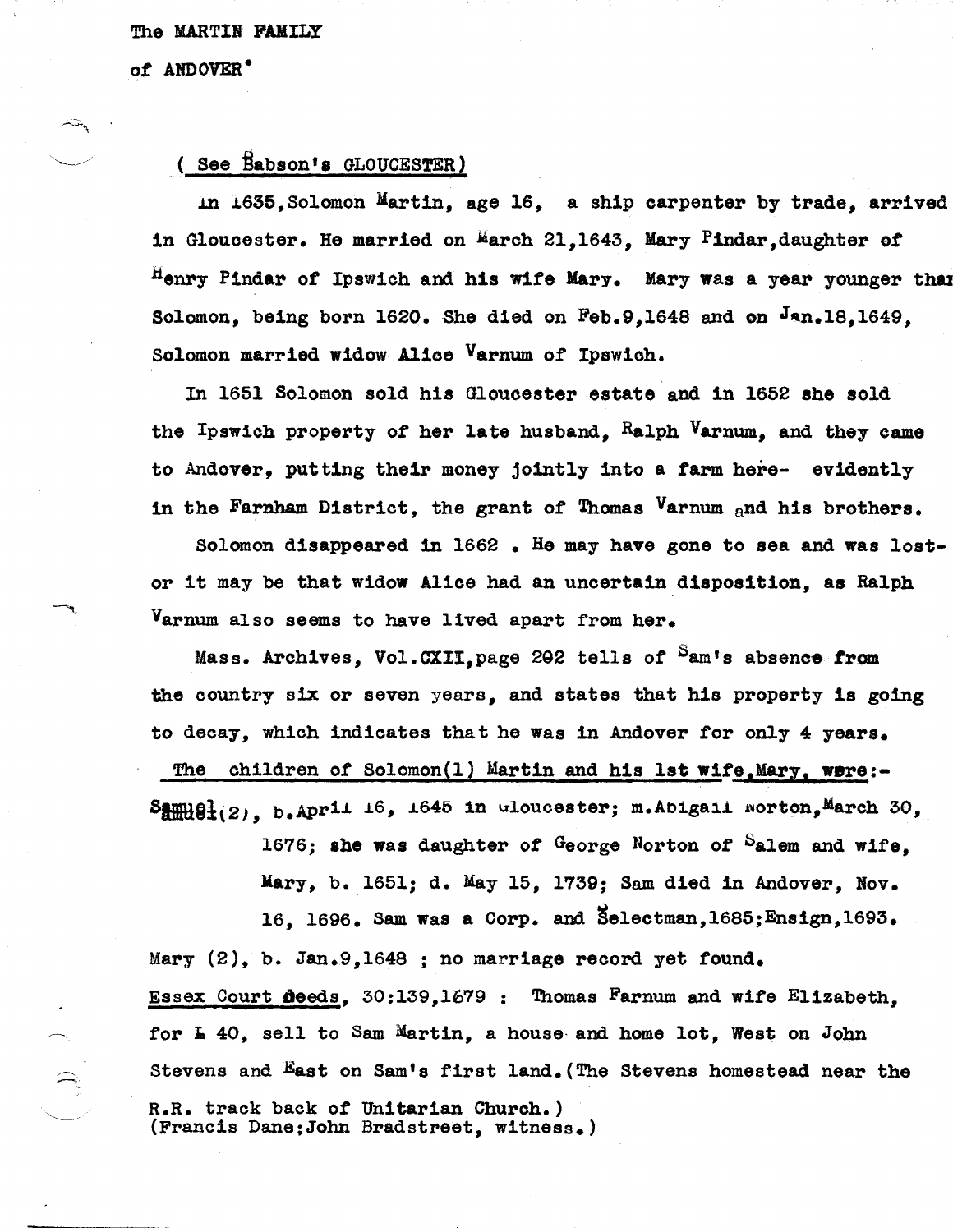Samuel(2) Martin(Solomon(1) and wife, Abigail Norton, had:-

Abigail03), b. March 29,1676.

Mary (3), b.June 1678.

Samuel(3), b.1680,Feb.14; d.Feb.l, 1683.

John (3), b.July 3,1685; m. Hannah Steele (not recorded here) before 1730; he d. June 5, 1764.

Nathe(3), b.Aug.19,1687.

- Hannah  $(3)$ , b. about 1690; m. Henry Ingalls, July 10.1718; he was b. Apr.2,1689, son *ot* Henry Ingalls and wlfe Ablgail Emery;he d.Aug. 12,1749; she d. May 31, 1783.
- Solomon(3), b.1695; m.Dec.25,1722 Dorothy Lovejoy,dau. *ot* Nath'l Lovejoy and w. Dorothy Hoyt, b. 1703; she d. May 27,1747; he m. 2nd.,widow Saran \Yhipp1e of Salem, in Salem, Oct.20,1748; Sol died April 1,1754.
- Joseph(3), b. about 1692;m. Rachel Noyes of Newbury in Newbury, Aug.5, 1725; She d. here Nov.15, 1732; he m. 2nd.,Ellzabeth Annls *ot* Andover,Aug.9,1733; she d. and was buried Deo.8,1773. I think she was dau. *ot* Abraham Annis and wite Hannah who went later to Haverhill and finally to Salem.N.H. She was b. 1695; Joseph d.April 20.1760.

An appraisal of the estate of  $Samuel(2)$  Martin gives value : $E343$ : clothesm stock-land (Purgatory Meadow). Debts are only 17. 1703.

John(3) Martin ( Sam(2) and wlte, Hannah Steele, bad:- John(4}, b.June 4, 1730; in North Churoh record; m. Hannah Eaton,June 11, 1754; she d.  $Dec.20, 1769$ ; he m. 2nd., Hannah Marble. Jan.15, 1772; they left for Wolfboro, N.H. (In 1796, by a deed-162:188, Hannah, widow of John Martln,deo.late *or*  Middleboro,Strattord Co.,N.H. sells part of the estate middleboro, Straitord Co., N.H. Sells part of the estate<br>in Andover for **h** 400 from Ben(5)<sup>M</sup>artin-2 pieces of land 8 acres, and buildings, on the Salem Road by Dan Farnum(s and another  $7$  acres.

-2-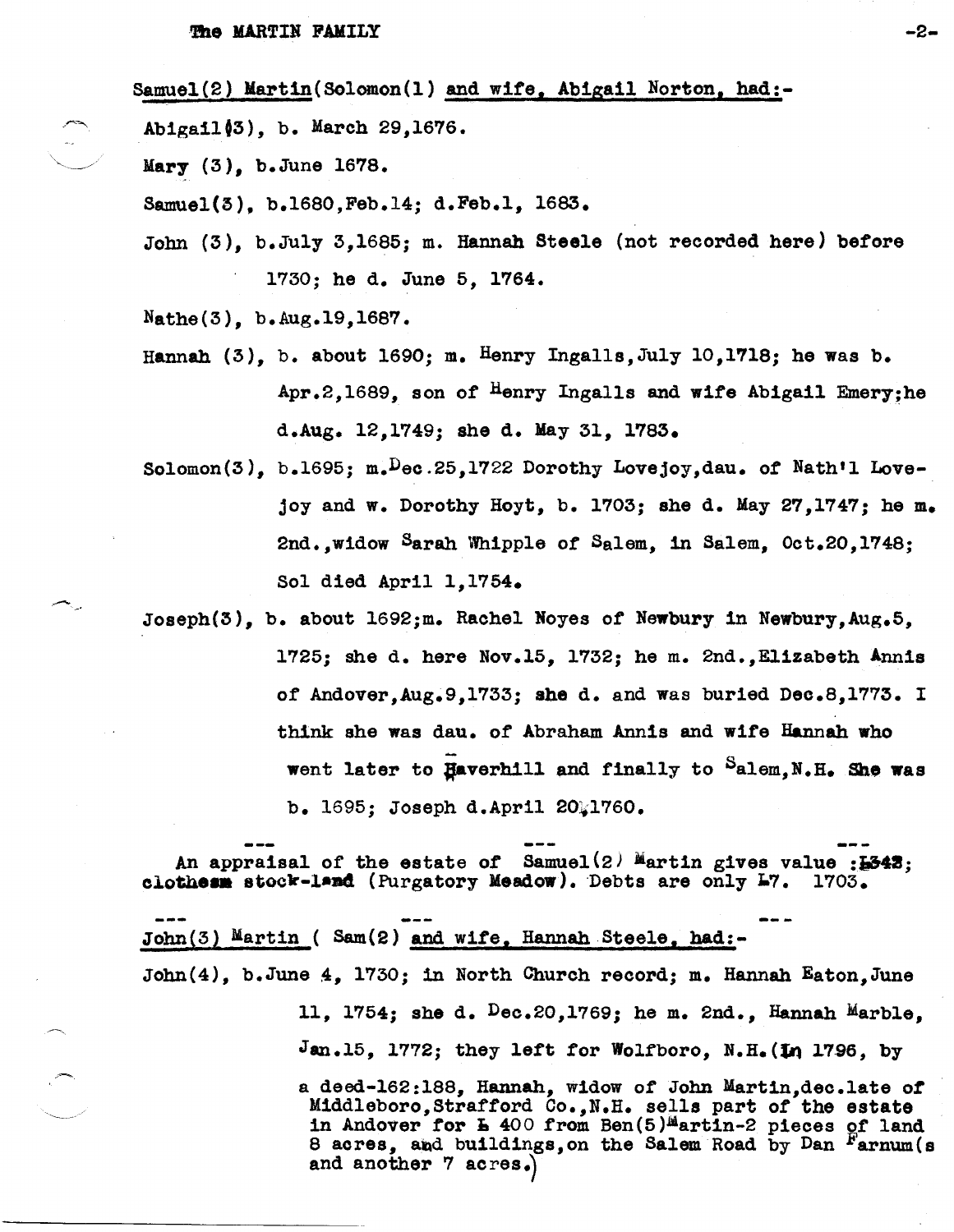#### The MARTIN FAMILY

Children of John(3) Martin (Sam  $(2)$  Solomon (1) and wife, Hannah Steele, cont. Samuel(4), b.May 19, 1732; lived on the Jonathan Cummings farm( later Eben  $J$ enkins) ; was in the  $R$ evolution, 1775; was with Ben Ames at Bunker Hill; he m. April 24,1753, Elizabeth Osgood,

of the Christopher Osgood line, b. August 20, 1732, daughter *ot* Ezekiel Osgood and wife,Rebecca 'ardwell; he was a tanner. He began to sell small parts of his property in 1762. That year he sold to Moses Abbott, an estate with a house on it that he bought from Sara Ames, on the way from John Holt's to the Salem Road. Also sold land on the road to the meeting-house, somewhere over by Millett's or back of Russell's, I think. In 1766 he bought another farm from Abiel Abbott and sold to Jonathan Cummings. This was the Ebenezer "enkins place, surely.

He sold more property to Pettengill for **L** 230, and seems to have closed out all the land he held here. He lett for some place North, where the children went, with the except-<br> $Peter_{s}/$  in West Parish,/ ion of one son/who was here/for a time and then went to

Newbury, Vt.

 $J$ ames (4), b. "arch 23, 1734; ( try Beverly records)

Jonathan(4), b. Dec.15,1735; was adm. of father's estate, m.Phebe Farnum Feb.11,1762;she was dau.of Timothy Farnum and Dinah Ingalls. b.Oct.l0,173l;they moved to Wilton,N.H.; he d. 1813.

 $\sim$  Hannah(4), b.April 11,1738;m. David Holt, June 26,1764; he was son of Samuel Holt and Jemima Gray, b.Aug. 28,1737; d.June 5,1813; Hannah died Aug.1831; she left the tale of Hannah Steele to her g-daughter, who told me.

Henry(4), b. Jan.30,1740, by No. Church records; m. Esther Kimball, Aug. 27,1767; think she was dau. of  $D$ an Kimball and "chitabel Ingalls, b.<sup>Ma</sup>arch 25,1743( neighbors of the Martins); he d. in Concord, N.H. Dec.12,1821; sold a pasture to his father in 1769, for  $E_{\text{E}}$  20.

-3-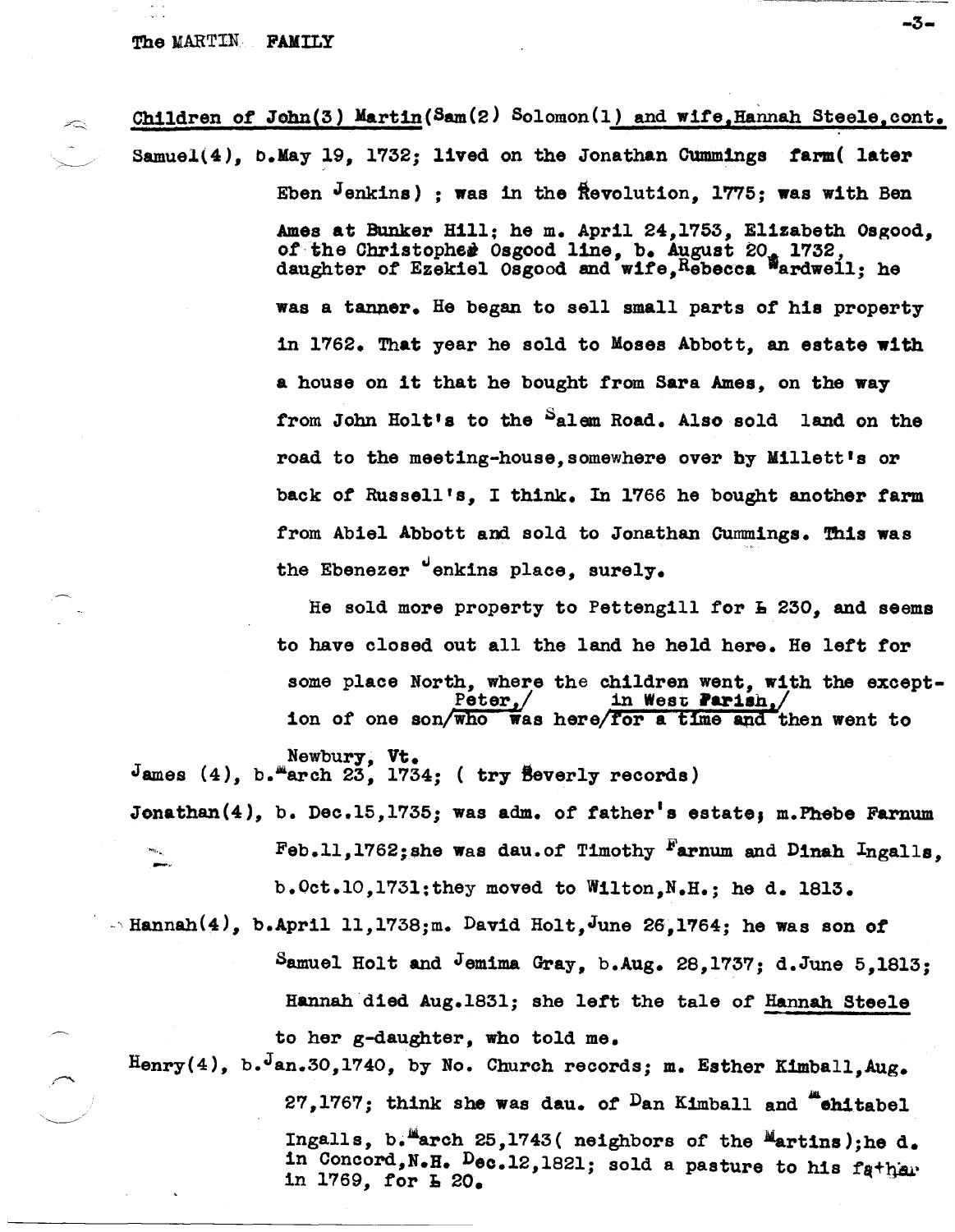# The Martin Family

Children of John<sup>(3)Martin and wife,Hannah Steele, ( cont.):-</sup> Susanna  $(4d, b.$ <sup>M</sup>arch 27,1742; d.April 19.

Susanna  $(4)$  2nd., b.April 6,1743; m.  $^{J}$ eremiah Blanchard,Aug.1772;he was son of Joseph Blanchard and w. Sarah Abbott, bpt. here June 24, 1733 1n South Church; {he had m/ 1st,Dorothy  $Smith, May 17, 1759$  they lived in Wilton,N.H. awhile and possibly 1n Amherst; he was a prisoner 1n the French War but escaped; served in the Revolution; left Wilton 1808: he d. in Weston,Vt.Jan.27,lS2S. Do not find Suaanna's deatt Sarah  $(4)$ , b. April 22,1747.

solomon(3)Martin(Samuel(2)Sol(1) and wife,Dorothy Lovejoy, had:-

- $H$ ath'i  $(4^j, b$ . Aug. 29, 1726; m. 1st Hannah Wilkins of Middleton, int. April 17,1752; he d. 1761; she m. 2nd., Ben Stevens, Bec.2, 1762; he was b. 1726; d.1779; was son of  $B$ en Stevens and Mary Poor; Hannah d. Dec. 22, 1772 at  $43.$
- Dorothy(4), b.Feb.27,1728j m. Abiel Stevens,June 7,1750;he was son *ot*  Abiel Stevens and w. Deborah Barker, b.Sept.16, 1720; think he went to London, N.H.

Abigail(4), b. Aug. 14,1731; m. David Stevens, Jr., Aug. 16,1749; brother of Abie1, above; he d.Nov. 25,1752 in his 30th year.

David(&)b. Jan.13,1734;d.March 31,1748.

Mary  $(4)$ , b. Aig. 27,1737; m. Wm. Hutchinson of Danvers, Jan.14,1768.

 $\frac{Joseph(3)Martin(Sam(2)Sol(1) \text{ and wife,Hachol Noyes, had:} - \frac{Jan.13, 1756}{1756}$ 

 $j$ osepn $(4)$ , b.<sup>u</sup>ct.3i, 1729;m./ Thebe Chandler,daughter of Philemon Chandler and w.Elizabeth Rogers, b.July 3, 1729<sub>she</sub> was raised as a child on the <sup>D</sup>avid Hidden estatesite ;death unknown. T1mothy(4}, b.Oct.1S, 1732 -

-4-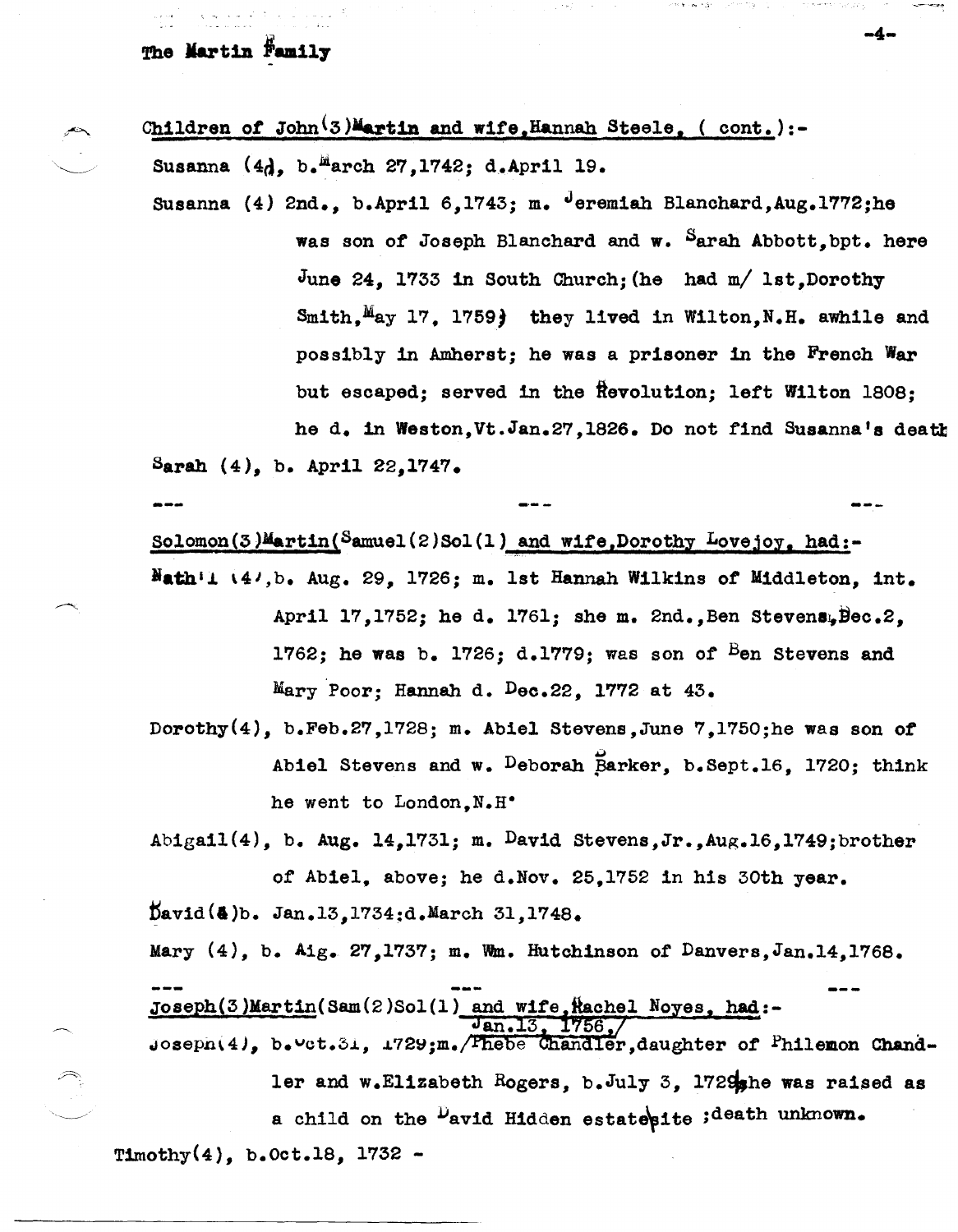# ( $\frac{(\text{Pam}(2))}{(\text{Mildren of Joseph (3))}$  Martin/and 2nd wife.Elizabeth Annis:-

Stepnen $(4)$ , bapt.July 7,1734;was in Brookfield, 1760.  ${\tt Abraham(4)}$ , b.Sept. 15,1736; in Brookfield,1760.

Elizabeth $(4)$ , b. $^{0}$ ct.7.1738; m. Joseph Parker.3rd.,April 26,1757;he was son of Joseph Parker and Martha Barker, b. here  $^{0}$ ct.9.  $1735$ ; (we have tried for years to bury this man and have placed him in several out of the way places- a long correspondant still leaves him above ground.)

John(4) Martin(  $John(3)Sam(2)Sol(1)$  and wife, Hannah Eaton, had:nannan \5), b.aay *i4, 1755;* u. Maren 30, *i766.*  John(5), b. march 24, 1759; d. June 28, 1763. John (5) 2nd., b. Sept. 21, 1764. Hannah (5), b.<sup>M</sup>arch 30, 1767; m. Nath'l Brown, July 25, 1786. Timothy(5),b.June 26, 1769; d. in Brookfield, N.H. by 2nd wife,Hannah  $\frac{\text{hy\_2nd\_wif}}{\text{am\_2nd\_wif}}$ 1saac(5), b.June 25,1774; m. Lois  $F$ ernald of Wolfboro.

 $\texttt{Sum}(4)^{\texttt{m}}$ artin(John(3) $\texttt{Sum}(2)$ Jn.(1) and Elizabeth Osgood. had:- $E112a\text{beta}$ ,  $b$ .  $u_1y$   $16$ ,  $1753$ ;  $d.$   $S$ ept. 28, 1773. Samuel(5), b.Aug.13, 1754.

Phebe (5), b.Feb.24,1756.

Chrlstopher(5), b.May 3l,1757,bpt. So. Ch.;perhaps m. Sarah Gray of

## Hollls, N.H.

 $P$ eter(5), b.Feb 22,1759; m. Hannah Dane, int.Jan.4,1786; he was here in Andover for a time after the famlly went North; he Was in the War in 1775. Hannah  $\overline{p}$ ang was b.1764 dau.of Jos.Dane and Elizabeth(Wyman) widow of <sup>S</sup>am Abbott. Peter went to Claremont, N.H. and Newbury, Vt. His wife Hannah d. 1840;he d. June 23, 1820.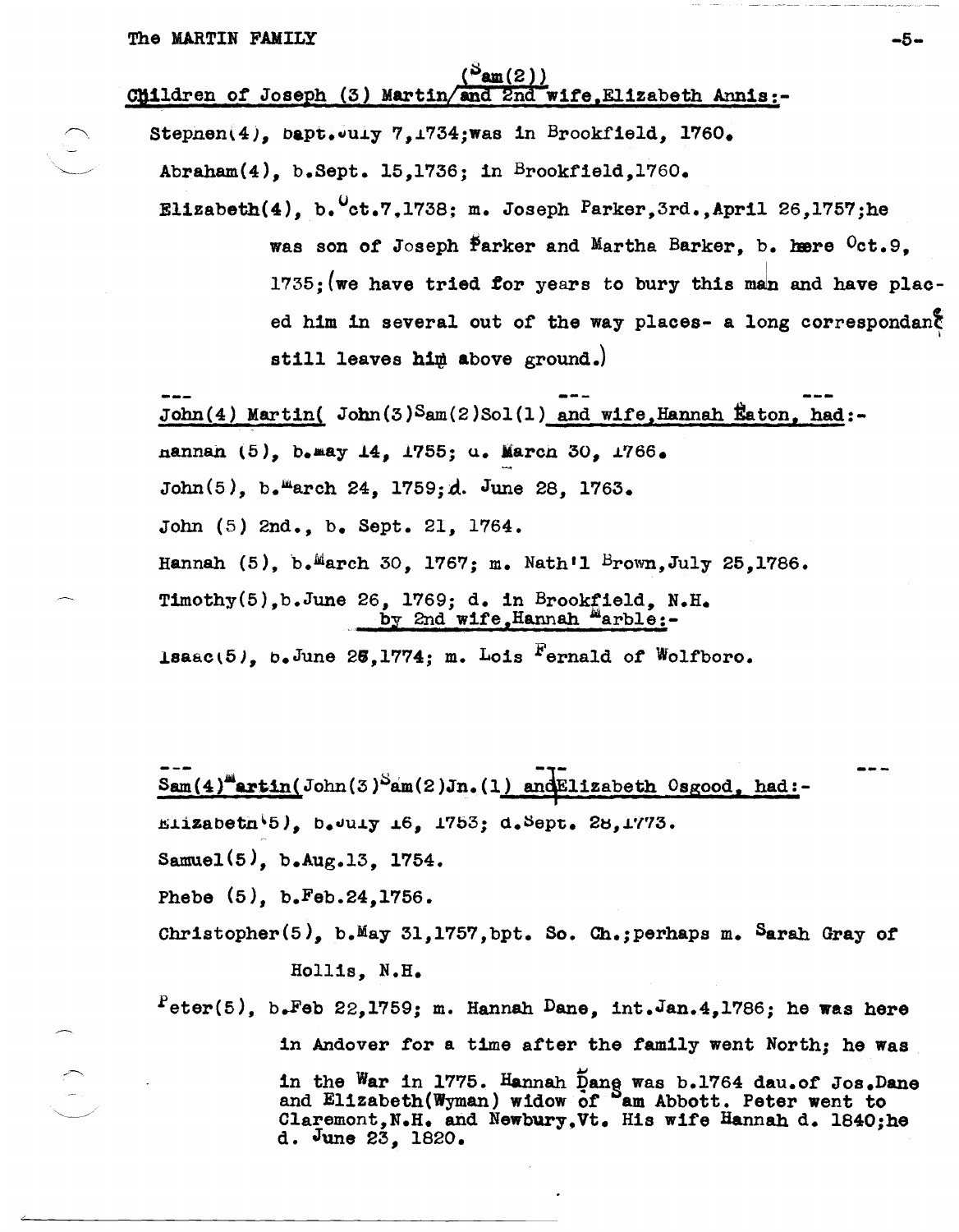The MARTIN FAMILY

Children of  $Sam(4)$  Martin and w. Elizabeth Osgood. (cont.):-

Mary  $(5)$ , b. June  $22,1760$ .

Amos (5), b. Dct.4,1761.

 $^{\text{N}}$ athan(5), b. April 13, 1763; went to Newbury, Vt. did he m. Hannah

Boynton there, 1792?

Hannah $(5)$ , b. Sept.15,1764.

Micajah $(5)$ , b. Sept.6,1767.

Lydia(5), b. March 11, 1769 ; buried . by So.Ch. records, July 24, 1776. she was a sickly child so they named a 2nd. before she died.

Lydia (5) 2nd., b. Harch 6, 1773.

Jonathan(4)  $M$ artin(John(3) Sam(2) Sol(1) and wife, Phebe  $N$ arnum, had:-William(5), b.  $marn 31, 1763; -$ 

Phebe (5), b.July 14, 1764;did she m. John Boynton of Rockingham, Vt.? Jonathan(5), b.  $^{5}$ ept. 3, 1766.

Daniel<sup>(5)</sup>, b. "arch 30,1768.

---

(More on Jonathan and Phebe in History of Wilton.)

Henry(4)Martin(John(3)Sam(2) and wife, Esther Kimball, had:-

John(5), b. July 30,1768; m. 1790 Hannah Wheeler; d. 1805; had-John Kimball (6), b. 1804; m. Arvilla Abbott, 1831:-(7)<sup>n</sup>ensalaer Abbott, b.1840.

Daniel(5), b. July 26, 1772; m. Betsy George; d. 1862.

Kimball (5), b."ec.7, 1774; m. Rachel Godwin; d. 1851.

Solomon (5), b. Feb.11, 1777; left home and no one knew what became of him.

Henry  $(5)$ , b. Aug. 7, 1779; m. widow Polly Ferrier.

Hannah (5), b. Sept. 6,1781.

Mary  $(5)$ , b. Oct.30,1785.

 $-6-$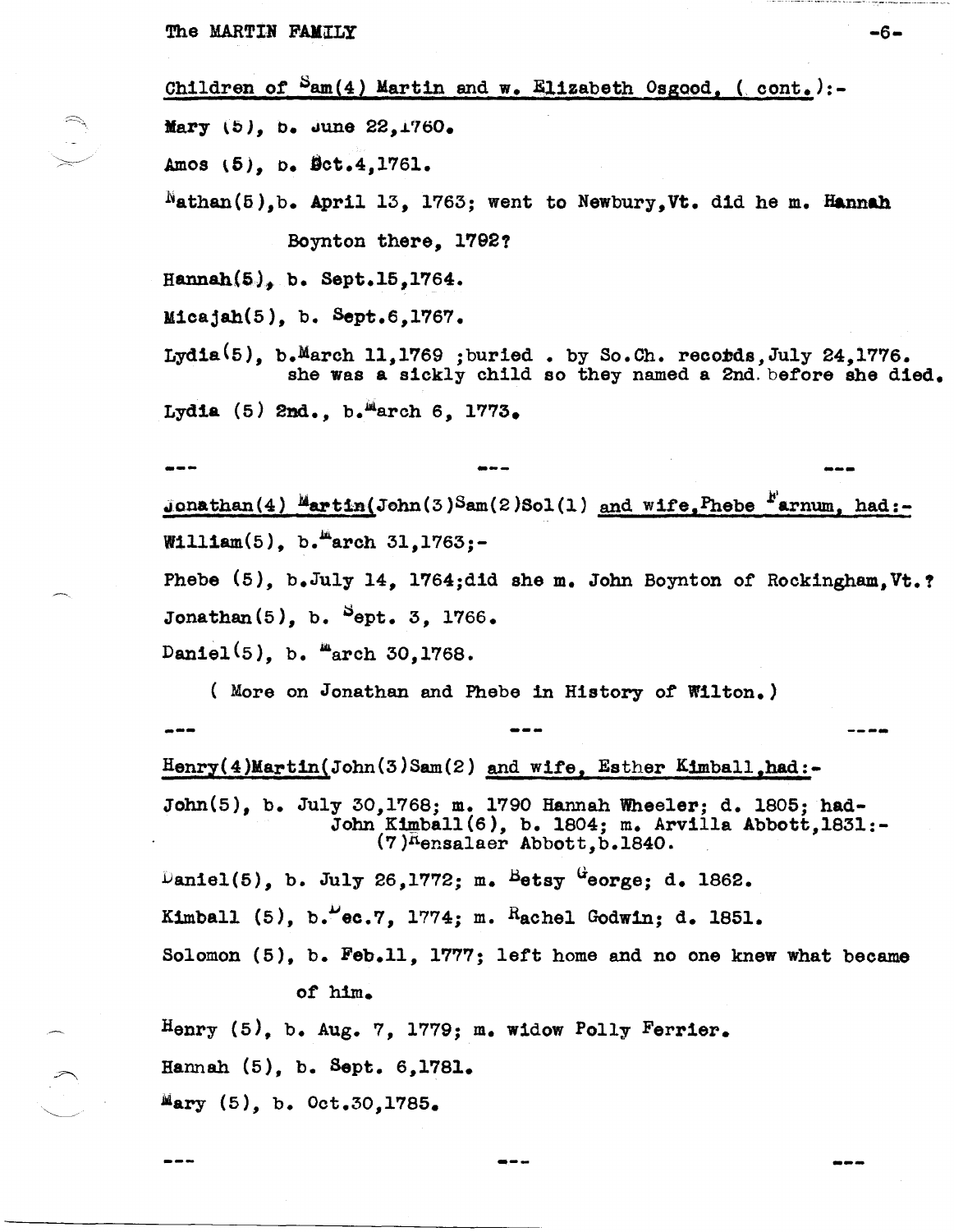Nathaniel (4)  $^{\mu}$ artin(Sol<sup>(3)</sup>am(2)Sol(1) and wife, Hannah Wilkins, had:-

solomon(b), b. Aug.  $\pm 4$ ,  $\pm 753$ ; was in the Revolution,  $\pm 775$ ; m.June 5, 1783,Phebe Abbott; I think she was dau.of Ebenezer Abbott and w.Martha Frye of Shrewsbury of Thomas<sup>(1)</sup> Abbott line; she was b. Aug. 22,1755; d. in Portland, 1843; Sol probably lett tor Portland after 1790, when in a deed-155:90- he sells his pew in North Meeting house to Peter Osgood, gentleman. for **E** 21.

Daniel (5), b. May 21, 1756; d. Aug. 5, 1763. Abigail (5), b. April 5,1758.

--- Joseph(4)  $M$ artin(Joseph(3)Sam(2)Sol(1) and w. Phebe Chandler,had:-Pnebe  $(5)$ , b. Sept. 3, 1756; d.May 23,1763. Hephzibah (5) not recorded, doubted.  $^{R}$ achel<sup>(5)</sup>, b. July 3,1758; d. May 27,1763. EliZabeth (5), b. Jan.17,1761; d. May 29,1763. Mary  $(5)$ , b. May 4, 1763; probably m. Lawrence McLaughlin, July 15,1792. Joseph<sup>(5)</sup>, b. Dec.17,1766; m. Sarah Noyes, <sup>S</sup>ept. 4, 1793; they left for Norway.  $E_{\theta}$ . Phebe  $(5)$ , b. May 19,1769; did she m. Joseph  $\frac{D}{2}$ ale of Danvers, July 16.

1795?

Elizabeth<sup>(5)</sup>, b. April 30, 1771; probably m. Zebadiah Shattuck, May 15. 1792; he was bpt.Jan.27,1771, son of Jos. Shattuck and  $w_{\bullet}$ Anne Johnson; did they go to Nashua,N.H.?

Ben (5), b. Nov. 16, 1774; was a joiner; m. Mary--- probably a Lynn girl. When a res. of Lynn he sold his property in Andover to Jededia Farnum -165:236, 1800- buildings, mowing and pasturage, 8 acres-West side <sup>S</sup>alem Road and pasture E side Salem Road for \$500.

 $\cdot$  ;  $\cdot$   $\cdot$   $\cdot$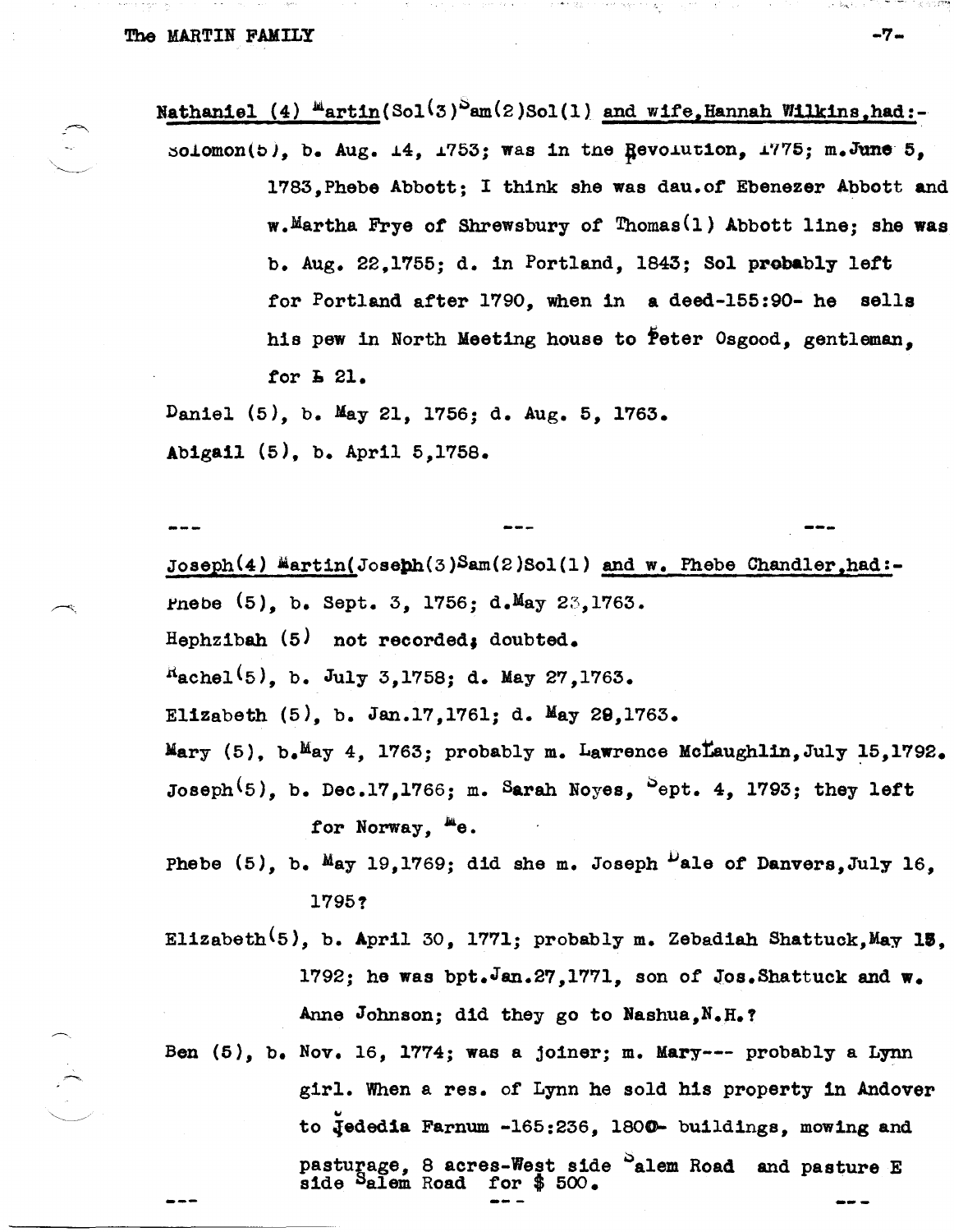$(Abbot+$  $Peter(5)$ Mart1n(Sam(4)Jn. (3)Sam(2)So1(1) and w. Hamah.Dane, had:- $\curvearrowright$  Peter(6), b. March 25, 1787; Deacon John (7) of Piermont ( B.H. or Vt.) iarcn 25,1787;<br>Deacon John (7) of Piermon<br>"enry (7) "n" Hannah (6), b. Aug. 17,1789: m. a Hunkins( Archer); had no children; left a Bible and records.  $(6)$ Elizabeth Wyman(6), b. June 29,1791; m. James/Abbott ,1820 he was of Newbury, (6) from  $G_{\text{eorge}}$  (1) Abbott. and was b. 1792. Dorcas<sup>(6)</sup>. b.Nov. 19. 1795, bapt. in Andover,  $M_{\text{AY}}$  22, 1796. Clarissa (6), b.Feb.27,1798: did she m. John Johnston? Samuel (6), b. April 2,1800. Edward  $(6)$ , b.Dec.3,1804. Charles (6), b. Bept.1S,1807. Solomon(5)Martim(Sol(3) Sam(2) Sol(1) and wife, Bhebe Abbott, had:-Nath<sup>1</sup>1 (6), b. Oct.28,1783. March 31, Phebe (6), b. Feb.28,1785; m. *Ebenezer*  $\overline{v}$  acobs, b. 1783, of Danvers. Martha  $(6)$ , b.wec.22,1787 ; think she m. Samuel Trask of  $D$ anvers, Nov. 8,1820; she d. in Portland, June 17, 1839. Susanne (6), b.Aug.7,1788: d. June 10,1792. Hannah (6), b. June 11, 1790; d. unm. in Portland. Sarah (6), b. April 3, 1792. Charles  $(6)$ , b.  $\frac{\mu}{6}$ ec.19,1793. Susan (6) Pamela (6) twins, b. Feb.14,1796: lived in Portland. David(6), b.  $F_{eb.12,1798; d.y.}$ clarissa (6), b. July 20, l801;lived in Portland with sisters.

-8-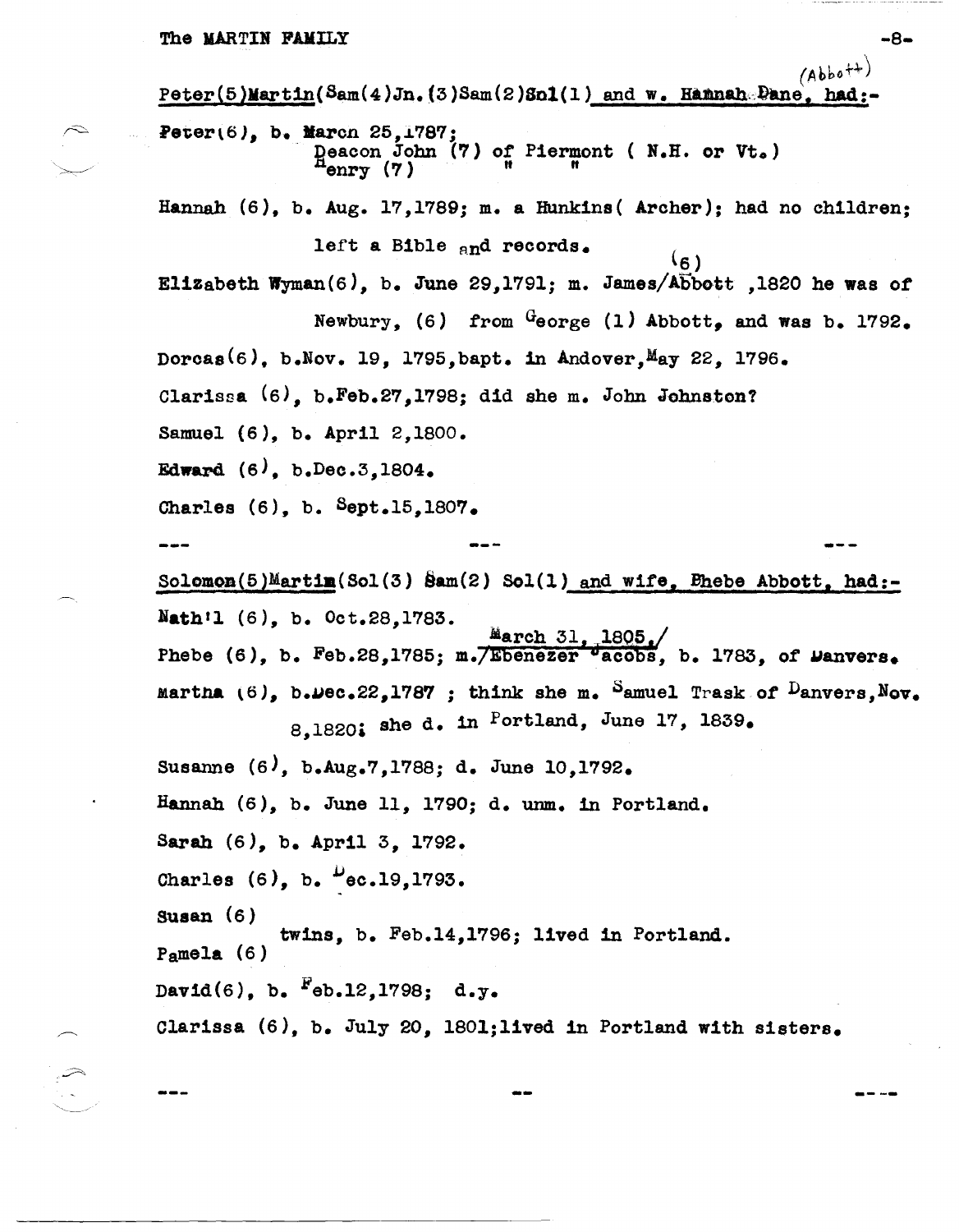$\widehat{\sim}$ 

Daniel (5)Martin (Henry (4)John (3)Sam(2)Sol(1) and wife, Betay George:-; m. Moses Pavis. Esther $(6)$ , b. Dorothy(6), b. 1801; d. 1823. Hannah (6), b.1802; m. Hazen F. Abbott.  $John(6)$ Mehitabel(6), b. ; m. Henry Willard. Betsy (6), d.y. Daniel $(6)$ , b ; m. Isabel Brown. David $(6)$ , d.y. Betsy  $(6)$  2nd., ; m. Phineas Stearns. Polly  $(6)$  $David(6)$ Hannah  $(6)$ ; m. a Thresher.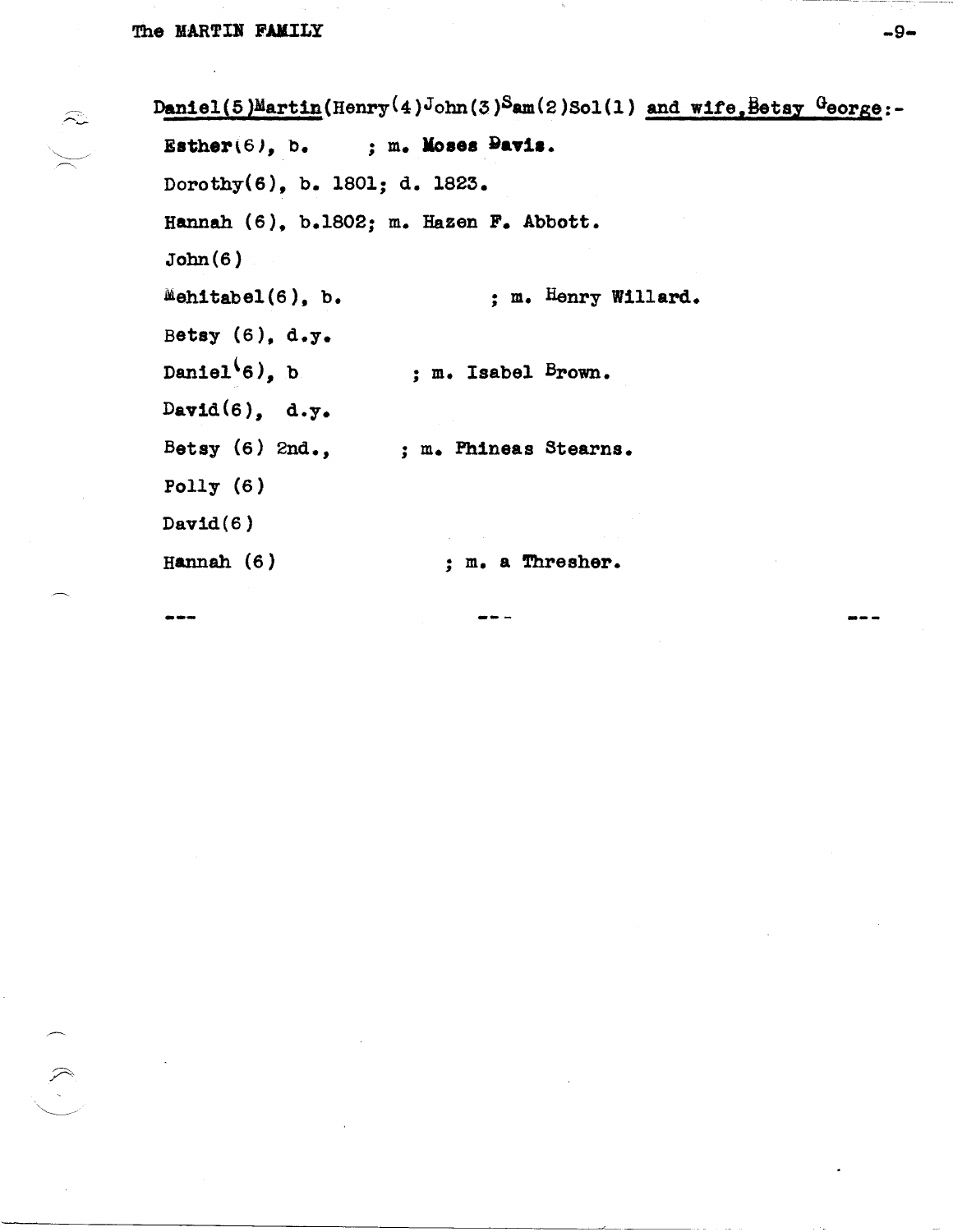### Martin Papers.

### From the Ipswich Book: May  $7, 1652$ .

 $Sojomon(1)$  martin of Andover and Alice Varnum his wife, for **h** 16 in cattle from Thomas Lovell of Ip-<br>swich, sell house and lot where eorge Falmer dwells- Jn.Hassell on NW, Jn. Wyatt SW. Ed Brown, Rich. Betts near, Philip Fowler-- with 6 acres near Muddy River- Jn.Annybell (Annable) on NW, Highway SW, Jn. Warner, SE, Ready Mansh, NE. Alice makes her X. Robert and Mary Lord, witness.

From same book-page  $95...$  May 8, 1652..Alice Martin consents to the

sale of her husband's house in Gloucester to Rich. Beefer.

From same ..page  $101...$  This witnesseth that whereas Solo.Martin, late of Andover, in Co. of Essex, have house and land in said town and he-havis ing been gone out of the country six or seven years (since 1655-6) and the house and land going to ruine and decay for want of improvement and repair and there being also a contract at marriage between said Sol.and Alice his wife that she should have the disposing of what estate she brought tohim and he having sold land which was hers lying at Ipswich for the value of L16 for prevention of further loss by the house and lands lying idle and not improved and rates continually rising from the land which will in time (if not prevented) eat it out. Now therefore this witnesseth- that Alice Martin, wife unto Sol Martin before named in consideration of L12 secured unto her to be paid within 4 years is willing to resign up all the house and land of her said husband's Sol Maryin's the unto the hands of Nathan Parker for the use of Pamuel Martin son unto the said Solomon, only reserving liberty to live in sd. house during her life and to have the 3rd part of the fruit of the orchard if she desire it- and the sd. Alice doth declare that the -12 L is  $_{\rm all}$  her demand for the L 16 that the land at Ipswich was sold for or anything else which she might claim by reason of or by virtue of the contract aforesaid only what moveables or household goods she brot with her she is to have by virtue of the aforesaid contract. The COurt lst held at Ipswich Mar. 25,1662, do allow of this as that which is most expedient judging best for all parties. Robert Lord, CLERIC.

###